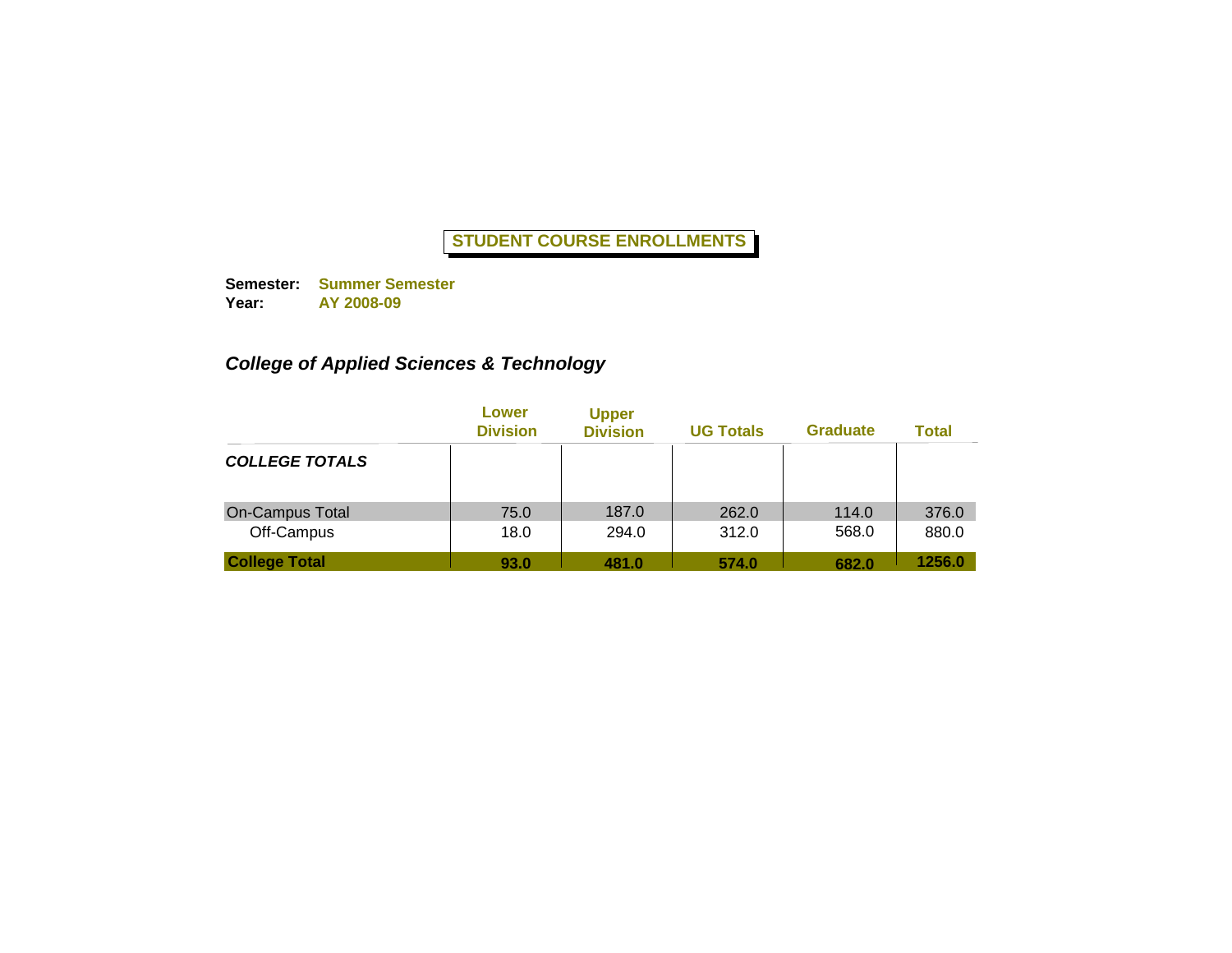**Semester: Summer Semester Year: AY 2008-09**

# *College of Architecture & Planning*

|                        | Lower<br><b>Division</b> | <b>Upper</b><br><b>Division</b> | <b>UG Totals</b> | <b>Graduate</b> | <b>Total</b> |
|------------------------|--------------------------|---------------------------------|------------------|-----------------|--------------|
| <b>COLLEGE TOTALS</b>  |                          |                                 |                  |                 |              |
| <b>On-Campus Total</b> | 134.0                    | 54.0                            | 188.0            | 45.0            | 233.0        |
| Off-Campus             | 0.0                      | 7.0                             | 7.0              | 3.0             | 10.0         |
| <b>College Total</b>   | 134.0                    | 61.0                            | 195.0            | 48.0            | 243.0        |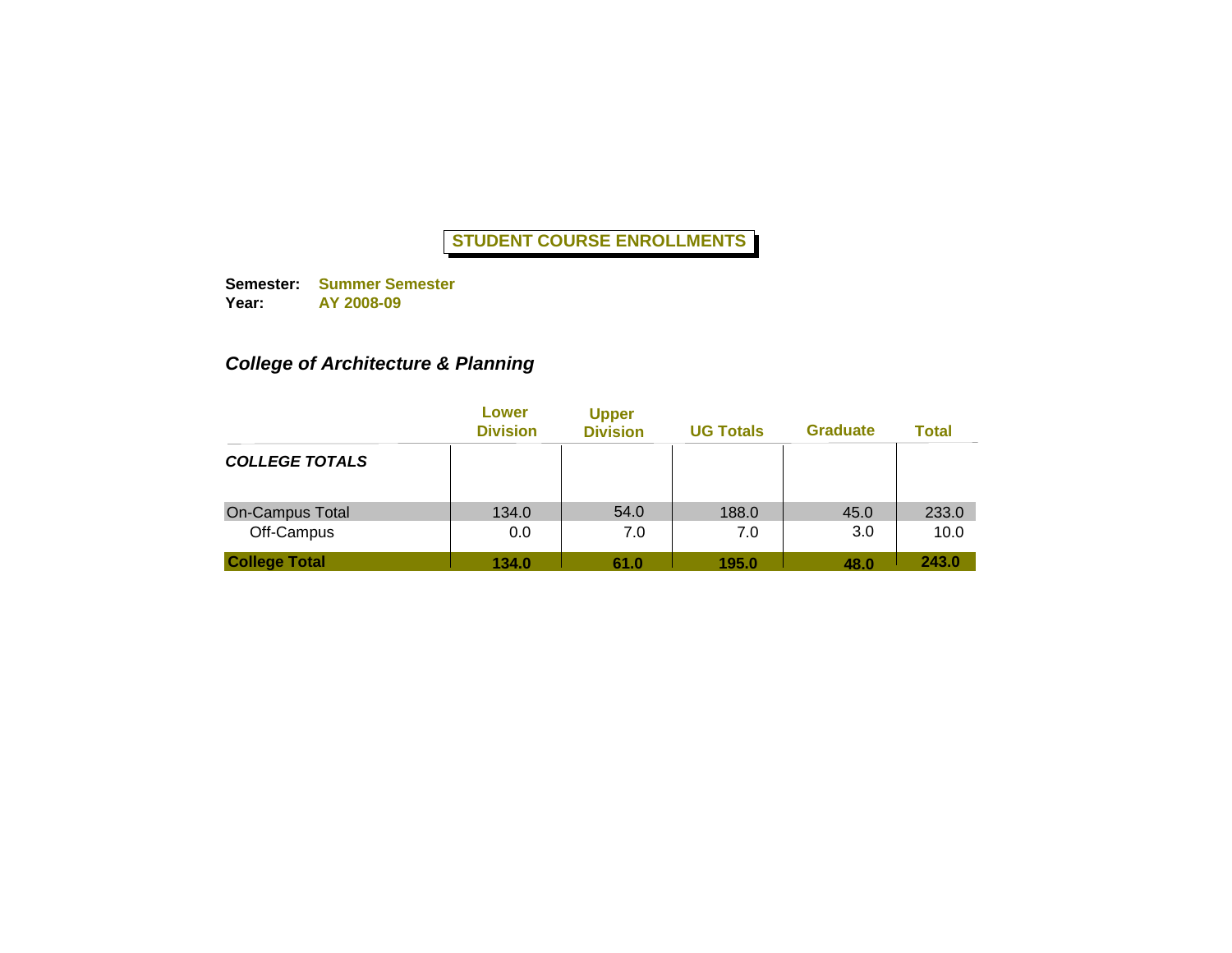**Semester: Summer Semester Year: AY 2008-09**

# *College of Business*

|                        | Lower<br><b>Division</b> | <b>Upper</b><br><b>Division</b> | <b>UG Totals</b> | <b>Graduate</b> | <b>Total</b> |
|------------------------|--------------------------|---------------------------------|------------------|-----------------|--------------|
| <b>COLLEGE TOTALS</b>  |                          |                                 |                  |                 |              |
| <b>On-Campus Total</b> | 0.0                      | 14.0                            | 14.0             | 97.0            | 111.0        |
| Off-Campus             | 53.0                     | 82.0                            | 135.0            | 230.0           | 365.0        |
| <b>College Total</b>   | 53.0                     | 96.0                            | 149.0            | 327.0           | 476.0        |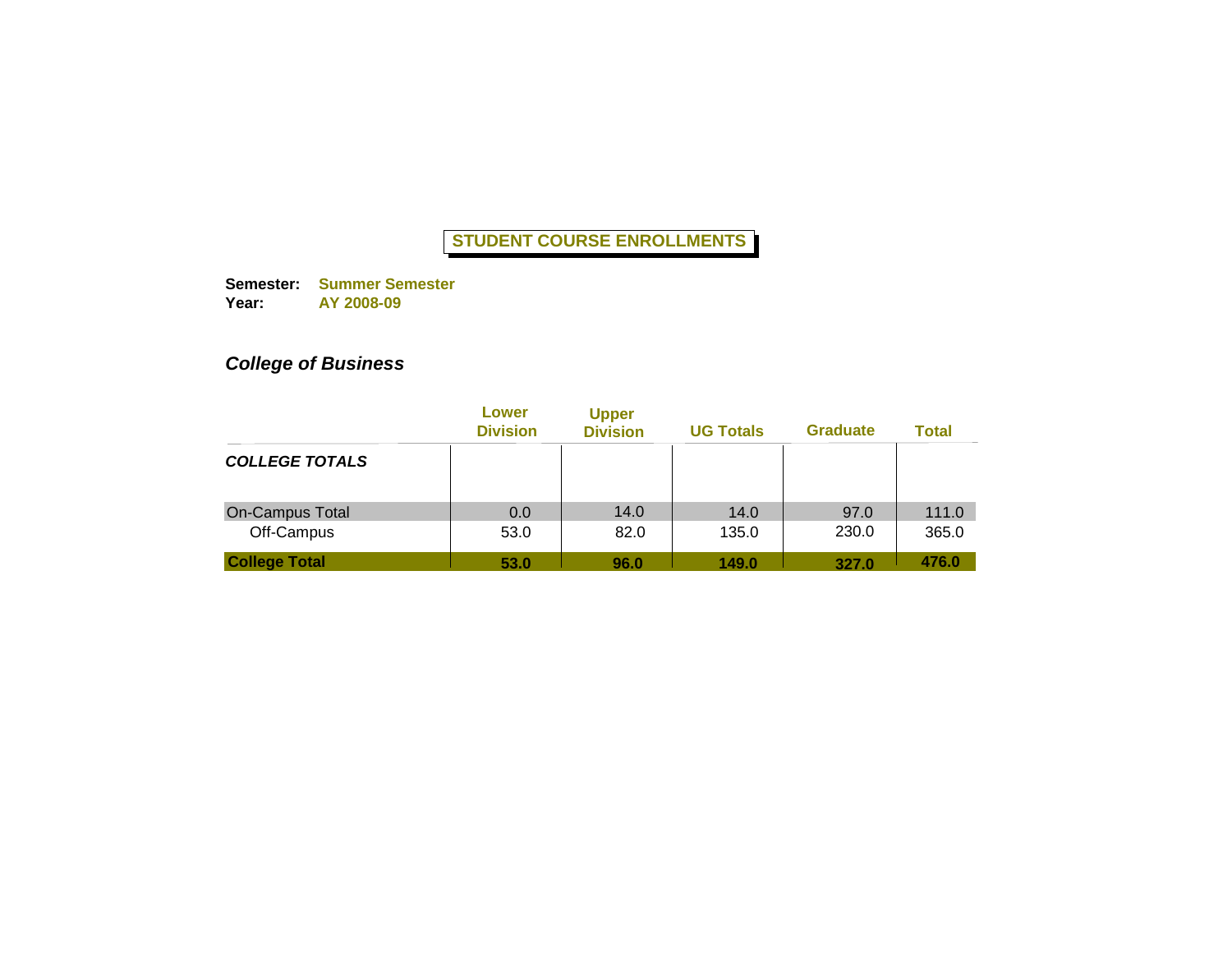**Semester: Summer Semester Year: AY 2008-09**

# *College of Communication, Information, & Media*

|                        | Lower<br><b>Division</b> | <b>Upper</b><br><b>Division</b> | <b>UG Totals</b> | <b>Graduate</b> | <b>Total</b> |
|------------------------|--------------------------|---------------------------------|------------------|-----------------|--------------|
| <b>COLLEGE TOTALS</b>  |                          |                                 |                  |                 |              |
| <b>On-Campus Total</b> | 42.0                     | 39.0                            | 81.0             | 155.0           | 236.0        |
| Off-Campus             | 12.0                     | 155.0                           | 167.0            | 11.0            | 178.0        |
| <b>College Total</b>   | 54.0                     | 194.0                           | 248.0            | 166.0           | 414.0        |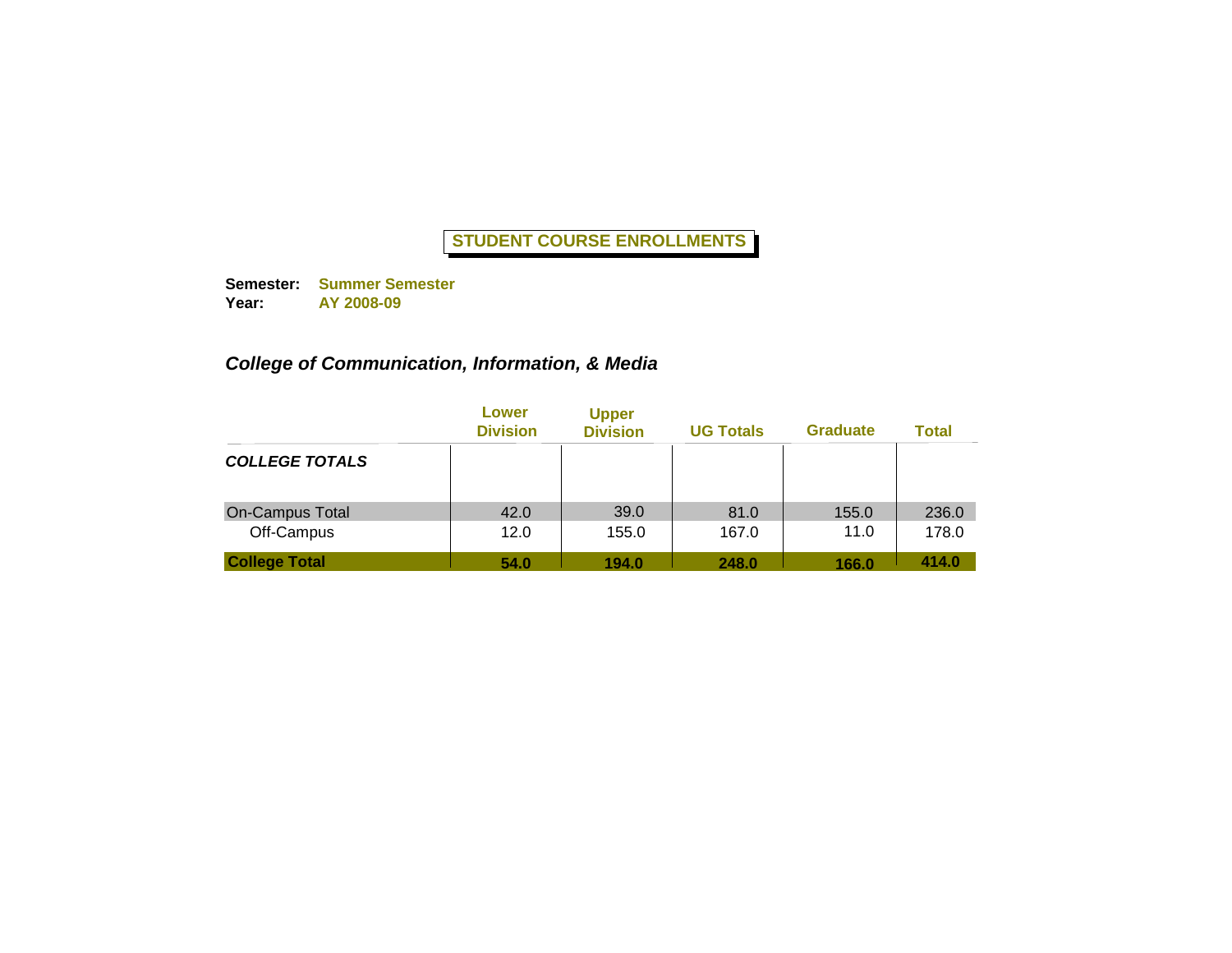**Semester: Summer Semester Year: AY 2008-09**

# *College of Fine Arts*

|                        | Lower<br><b>Division</b> | <b>Upper</b><br><b>Division</b> | <b>UG Totals</b> | <b>Graduate</b> | <b>Total</b> |
|------------------------|--------------------------|---------------------------------|------------------|-----------------|--------------|
| <b>COLLEGE TOTALS</b>  |                          |                                 |                  |                 |              |
| <b>On-Campus Total</b> | 23.0                     | 5.0                             | 28.0             | 22.0            | 50.0         |
| Off-Campus             | 24.0                     | 2.0                             | 26.0             | 4.0             | 30.0         |
| <b>College Total</b>   | 47.0                     | 7.0                             | 54.0             | 26.0            | 80.0         |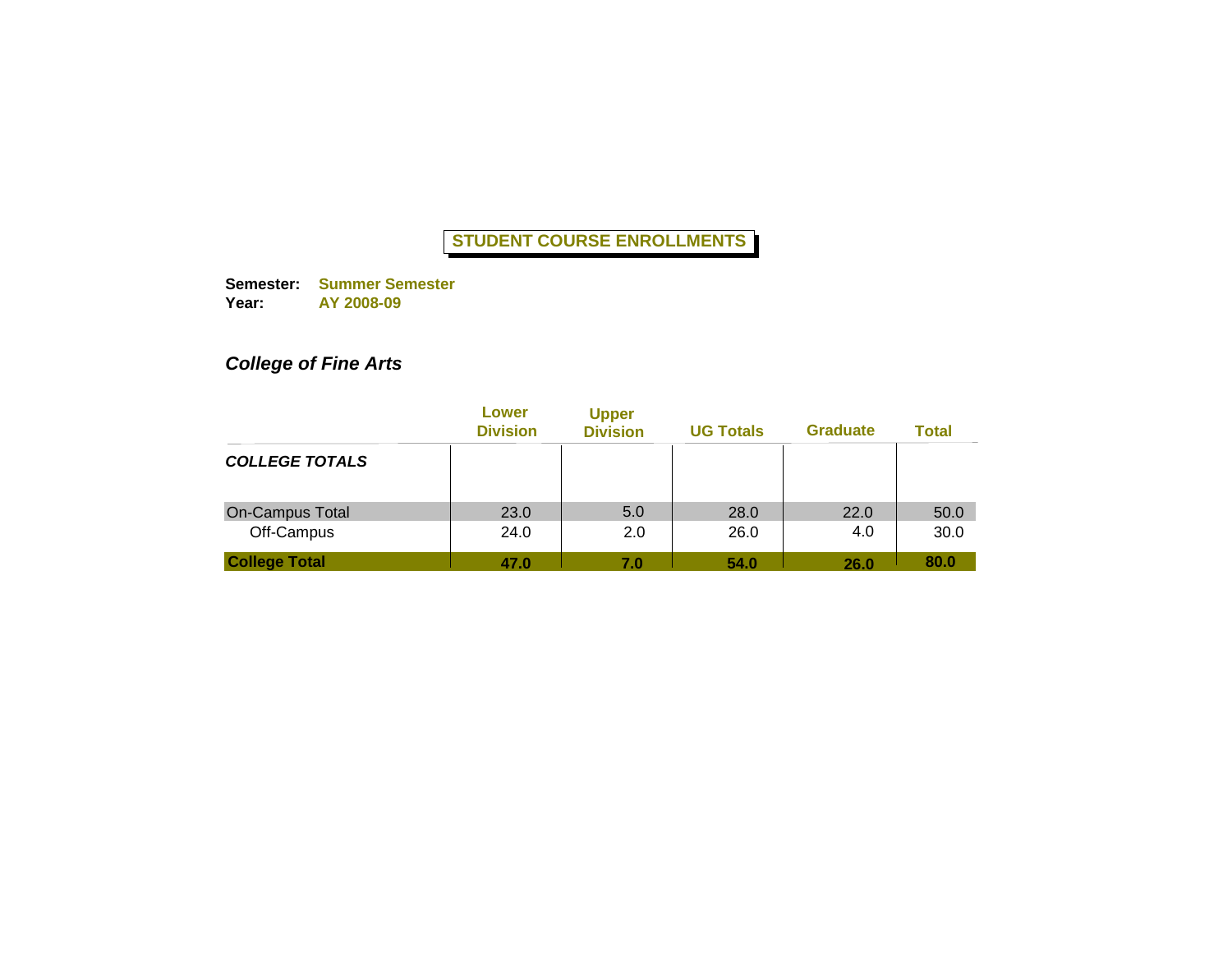**Semester: Summer Semester Year: AY 2008-09**

# *College of Sciences and Humanities*

|                       | Lower<br><b>Division</b> | <b>Upper</b><br><b>Division</b> | <b>UG Totals</b> | <b>Graduate</b> | <b>Total</b> |
|-----------------------|--------------------------|---------------------------------|------------------|-----------------|--------------|
| <b>COLLEGE TOTALS</b> |                          |                                 |                  |                 |              |
| On-Campus Total       | 389.0                    | 208.0                           | 597.0            | 450.0           | 1047.0       |
| Off-Campus            | 300.0                    | 159.0                           | 459.0            | 48.0            | 507.0        |
| <b>College Total</b>  | 689.0                    | 367.0                           | 1056.0           | 498.0           | 1554.0       |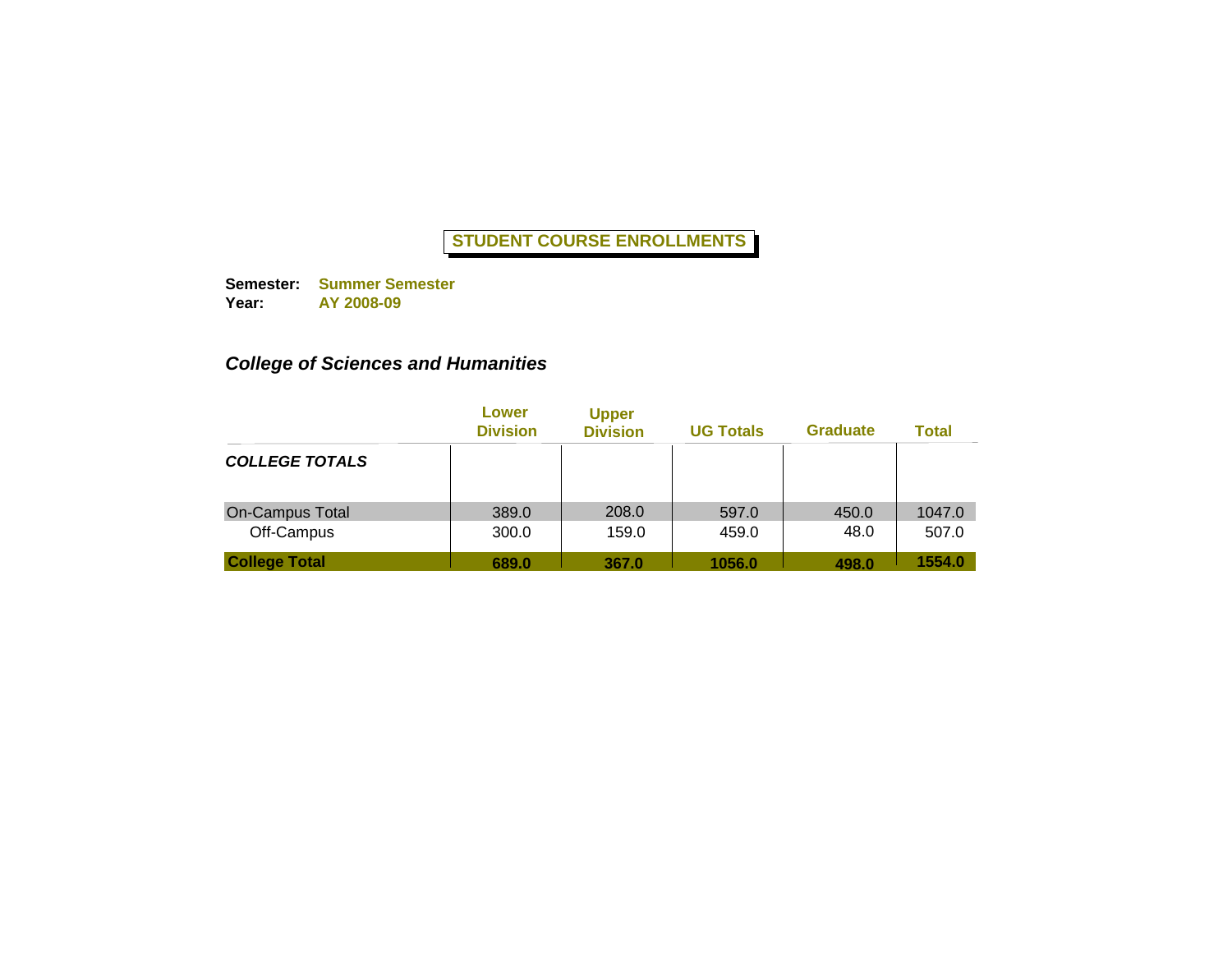**Semester: Summer Semester Year: AY 2008-09**

### *Interdepartmental*

|                        | Lower<br><b>Division</b> | <b>Upper</b><br><b>Division</b> | <b>UG Totals</b> | <b>Graduate</b> | <b>Total</b> |
|------------------------|--------------------------|---------------------------------|------------------|-----------------|--------------|
| <b>COLLEGE TOTALS</b>  |                          |                                 |                  |                 |              |
| <b>On-Campus Total</b> | 0.0                      | 4.0                             | 4.0              | 44.0            | 48.0         |
| Off-Campus             | 0.0                      | 5.0                             | 5.0              | 0.0             | 5.0          |
| <b>College Total</b>   | 0.0                      | 9.0                             | 9.0              | 44.0            | 53.0         |